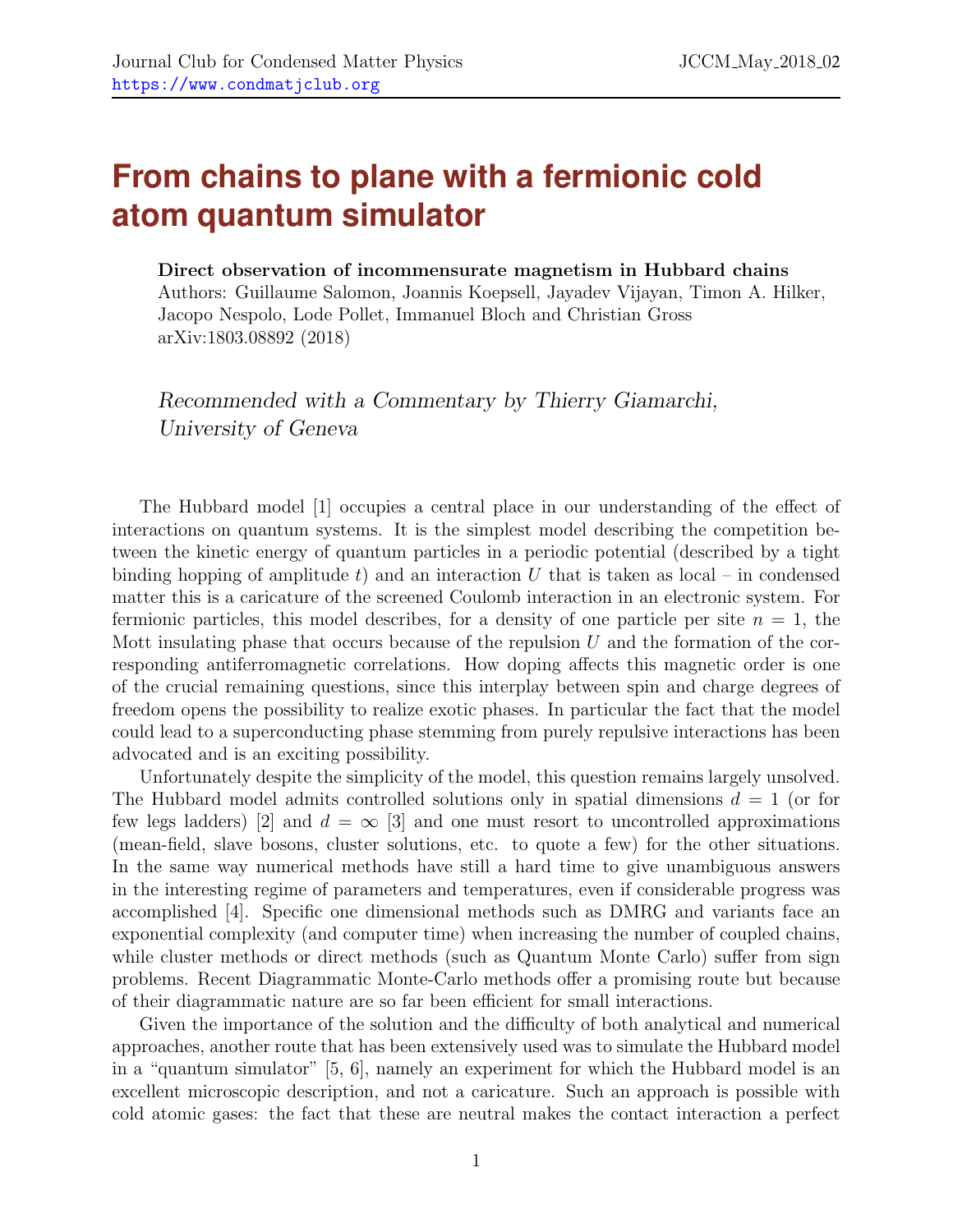description of the microscopic system, and using lasers it is possible to create a periodic potential making the atoms move in a controlled periodic lattice made of light.

Various experiments have shown the viability of such an approach showing for example the existence of the Mott insulator and of the antiferromagnetic correlations at half-filling (for more details see the references [2-8] of the paper). Recently several groups have acquired the capability ("fermions microscope") to directly image the whole lattice and thus to perform (destructive) measurements of the separate populations of spin up and spin down on each site, opening several directions in which to probe the interplay between charge and spin correlations in such systems.

Several important steps were already reported in the literature. Antiferromagnetic correlations were reported by several groups (see for example the journal club "Spin and charge correlations in the Hubbard model: a cold atoms perspective" of 2016)). Measurements on how defects such as holes correlate with the magnetic order have also been performed. The reported correlations were of quite short range (with typical correlation length of the order of two lattice spacings  $\xi \sim 2a$ . This is unfortunately due the quite high temperature  $T \sim 0.25t$ . For values of U of about  $U = 10$  this means an antiferromagnetic exchange  $J = 4t^2/U \sum 0.4t$ . Thus capturing long range magnetic correlations is difficult. However, shaping of the confining potential has allowed to reach correlation lengths of about  $\xi \sim 10a$ , and a controlled doping of the 2D antiferromagnetic phase [\[7\]](#page-3-5).

The present paper carries the "simulation" of the Hubbard model one step further by exploiting heavily the possibility to directly image the full lattice in a one shot measurement. This allows for several important measurements to be performed.

First the possibility to post-select the data allows to work with systems for which the number of holes/doublons is zero and thus to study the *half filled case* even for a relatively high original temperature. The measurements confirms the  $\pi$  vector modulation of the magnetic order corresponding to the antiferromagnetic correlations. Measurements in 1D chains with a controlled number of holes allows to evidence, as was known theoretically, that in 1D the holes shift the magnetic order by one site and create domain walls. These predictions (e.g. by the so-called bosonization technique) were well established both analytically and numerically but were not directly evidenced experimentally before. The linear variation of the modulation vector which behaves as  $\pi(1+n)$  was also clearly established.

Second the local knowledge of the system allows for another way to post-select the data. One can also only select samples without holes but with a fixed imbalance of spin up and down and thus study, with the same imperfect (finite temperature) experimental system, the effects of the polarisation of the spin system on the wavector of the modulation in a half-filled system. Measurement showed the theoretically predicted  $\pi(1+2m)$  behavior.

This experiment thus provides an important experimental test of these two theoretical predictions for the Hubbard model, each one being at the heart of descriptions such as Tomonaga-Luttinger liquids. However by themselves the results would not be that crucial, besides the experimental verification itself. These properties were well proven theoretically, and well tested in reliable 1D numerical simulations. The incommensurability of the magnetization at half filling was even well tested experimentally in quantum spin systems under magnetic field (see e.g. the references in the paper for neutron experiments or  $|8|$  where domain walls profiles were observed by NMR).

What is truly crucial in the present paper is the fact that such measurements can now be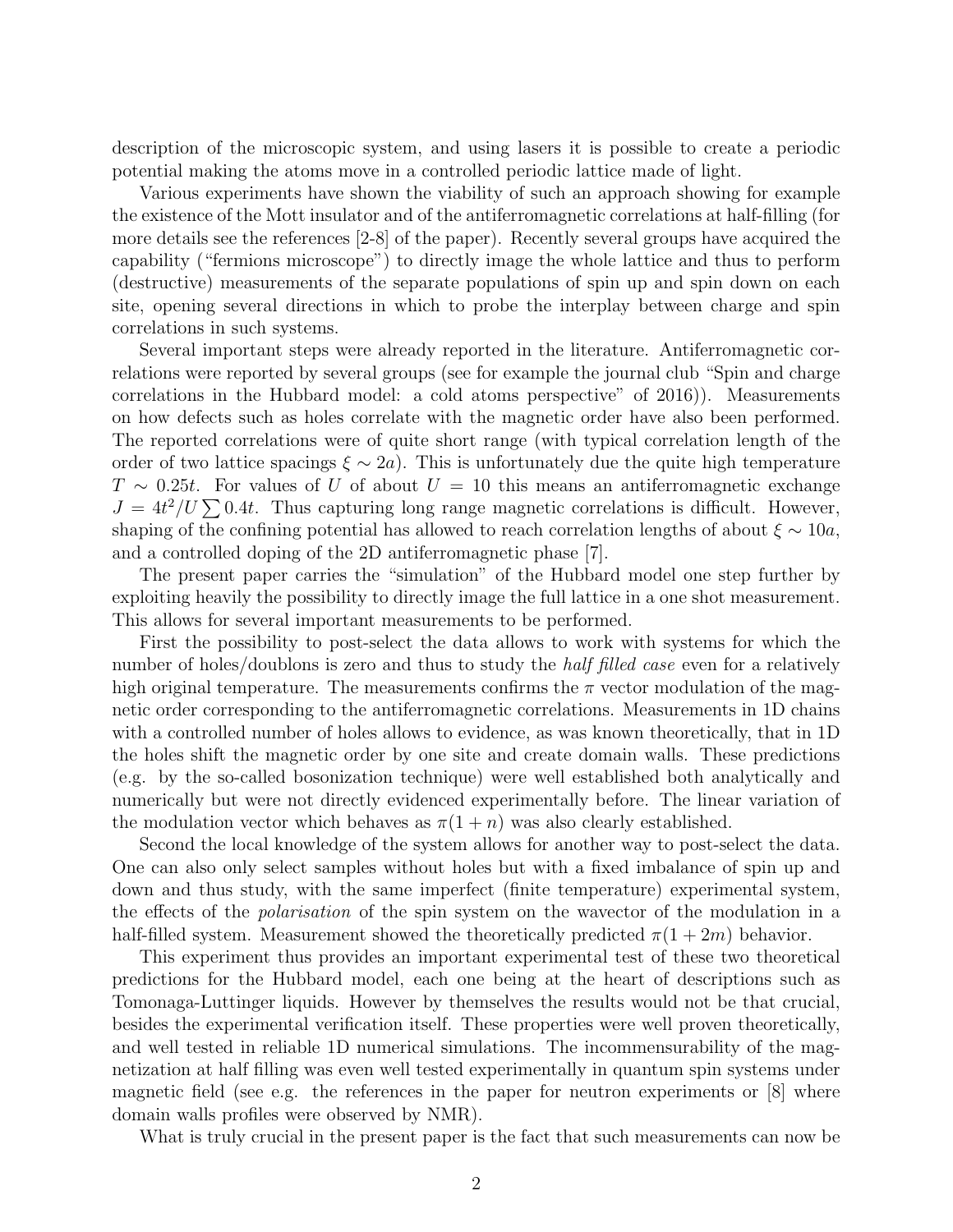made for Hubbard systems, and how they were performed. As already mentioned above, the fact that one can access the density on all site in single shot measurements opens the way to measure in addition to the traditional local objects (directly accessible by e.g. neutron or NMR etc. experiments in condensed matter) non-local and topological order parameters making the 'experimental" quantum simulator as flexible as more conventional numerical simulations. In addition and more importantly there is nothing special to one dimension in these measurements and the systems can be used in a controlled way to tackle the physics of coupled 1D chains by transverse tunneling, and thus to explore the crossover between the 1D and the 2D behavior. The sizes that are analyzed (about 50 atoms) are a strong challenge for numerics when the coupling between the chains is introduced, and make such systems take their full importance and impact as quantum simulators.

This is exploited in part in the rest of the manuscript where the evolution of the spin-spin correlation as a function of the transverse coupling are discussed, showing an evolution from the domain wall picture (holon) across a hole, to a more polaronic type of correlations in the two dimensional material. No doubts that more refined correlations and analyzes will be carried out in the future. This opens a host of exciting possibilities for analyzing very controlled realizations of quasi-one dimensional material and to go detailed measurements towards the physics of two dimensional Hubbard model (such as e.g. investigation of stripes).

Of course life is still not totally rosy in the world of quantum simulations. The main limitations remain:

- 1. The temperature is still quite high blurring many of the interesting quantum features and making the various correlations decay very fast with distance. Contrarily to other case (such as the case of attractive interactions) cranking up the (repulsive) interaction would not solve here the problem since this leads to a decrease of the antiferromagnetic exchange. One should thus make progress with the handling of temperature. This is clearly a difficult problem but [\[7\]](#page-3-5) shows that progress in that direction are certainly possible.
- 2. The measured correlations remain for the moment equal time correlations. This is a definitive minus compared what is offered by e.g. neutrons or other probes (ARPES, NMR etc.). Although not crucial in itself it will be an interesting extension to have. Several proposals have been made to do so, but clearly a routine implementation of such procedures is not yet realized.

In conclusion, clearly spectacular progress have been accomplished in the mere two years during which fermion microscopes and similar techniques have been introduced. The possibility to measure each spin component and each site of the systems allows a large variety of order parameters to be accessed and it a definite additional asset. This is the promise of many interesting new results to come in the coming years. Stay tuned!

## References

<span id="page-2-0"></span>[1] J. Hubbard, proc. Roy. Soc. A 276, 238 (1963).